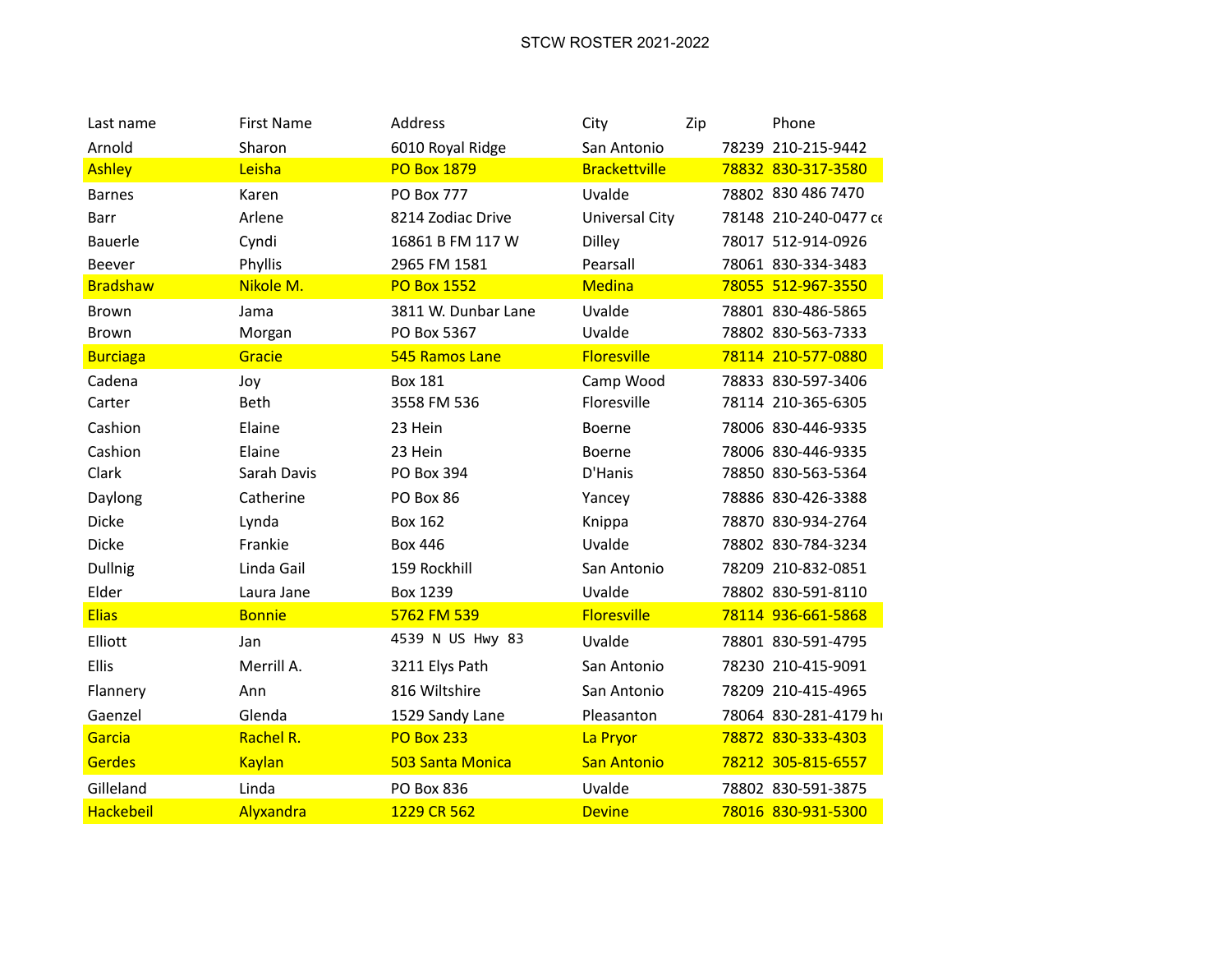| Hill          | Suzanne         | 12561 Wisdom Rd.       | Atascosa             | 78002 210-663-7703    |
|---------------|-----------------|------------------------|----------------------|-----------------------|
| Jackowski     | Gail            | 508 S. Wood St.        | Uvalde               | 78801 210-844-4730    |
| Jones         | Sue             | 13955 Little Leaf      | San Antonio          | 78247 210-771-0595    |
| Kaiser        | Ida Mae         | P. O. Box 246          | Jourdanton           | 78026 830-769-3625    |
| Keller        | Cindy           | 4407 FM 471 N          | Rio Medina           | 78066 210-391-9325    |
| Kelley        | Kay             | 101 Ouray              | Boerne               | 78006 713-829-7565    |
| Kerr          | Brittney        | 306 Breezeway          | Boerne               | 78006 210-268-3800    |
| Kerr          | Louise          | 3056 Box House Road    | Lytle                | 78052 210-413-8688    |
| Kerr          | Jessie          | 9602 Boerne Springs    | Boerne               | 78006 210-419-2488    |
| Kinsel        | Ashlee          | 93 Bristol Green       | San Antonio          | 78209 210-362-4814    |
| Kinsel        | Dorothy         | PO Box 620             | Cotulla              | 78014 830-879-2133    |
| Landrum       | Linda           | 1730 Bretzke Lane      | <b>New Braunfels</b> | 78132 830-483-1366    |
| LeCroy        | Denise          | PO Box 519             | Crystal City         | 78839 210-244-3214    |
| Lent          | Sylvia          | 5618 Arcadia Park      | San Antonio          | 78247 210-844-2925    |
| Leonard       | D'Ann           | 8514 Alydar Circle     | Fair Oaks Ranc       | 78015 210-383-2652    |
| Lewis         | Jess Kerr       | 723 Kreutzberg Rd.     | Boerne               | 78006 210-213-7021    |
| Loran         | <b>Bobbi</b>    | 1470 Hemmi Rd.         | Scotland             | 76379 940-232-5344    |
| Love          | Kay             | <b>PO Box 700</b>      | Stockdale            | 78160 210-834-0802    |
| Marion        | Nancy           | 13707 Bluffmeadow      | San Antonio          | 78216 210-393-5951    |
| McCelvey      | DaSha           | PO Box 862             | Dilley               | 78017 830-965-3142    |
| McClister     | Cindy           | 323 Shoet Weyel Rd     | Marion               | 78124 830-305-6299    |
| McGowen       | Nancy           | PO Box A               | Devine               | 78016 210-478-9065    |
| <b>McIvor</b> | Lashawn Wardlaw | <b>PO Box 615</b>      | <b>Brackettville</b> | 78832 436-249-0180    |
| Middleton     | Jessica Elliott | 13450 Chickory Rd.     | Hotchkiss, CO        | 81419 830-275-1725    |
| Newman        | Judy            | P. O. Box 396          | Lytle                | 78052 210-416-2286    |
| Odom          | Cindy           | PO Box 247             | Sabinal              | 78881 830-282-9365    |
| Parsons       | Priscilla       | <b>Box 517</b>         | Crystal City         | 78839 830-591-9554 CE |
| Parsons       | Debra           | PO Box840              | Crystal City         | 78839 830-522-1323    |
| Ridgway       | Diana           | 2211 Shady Rock Circle | San Antonio          | 78231 210-601-7222    |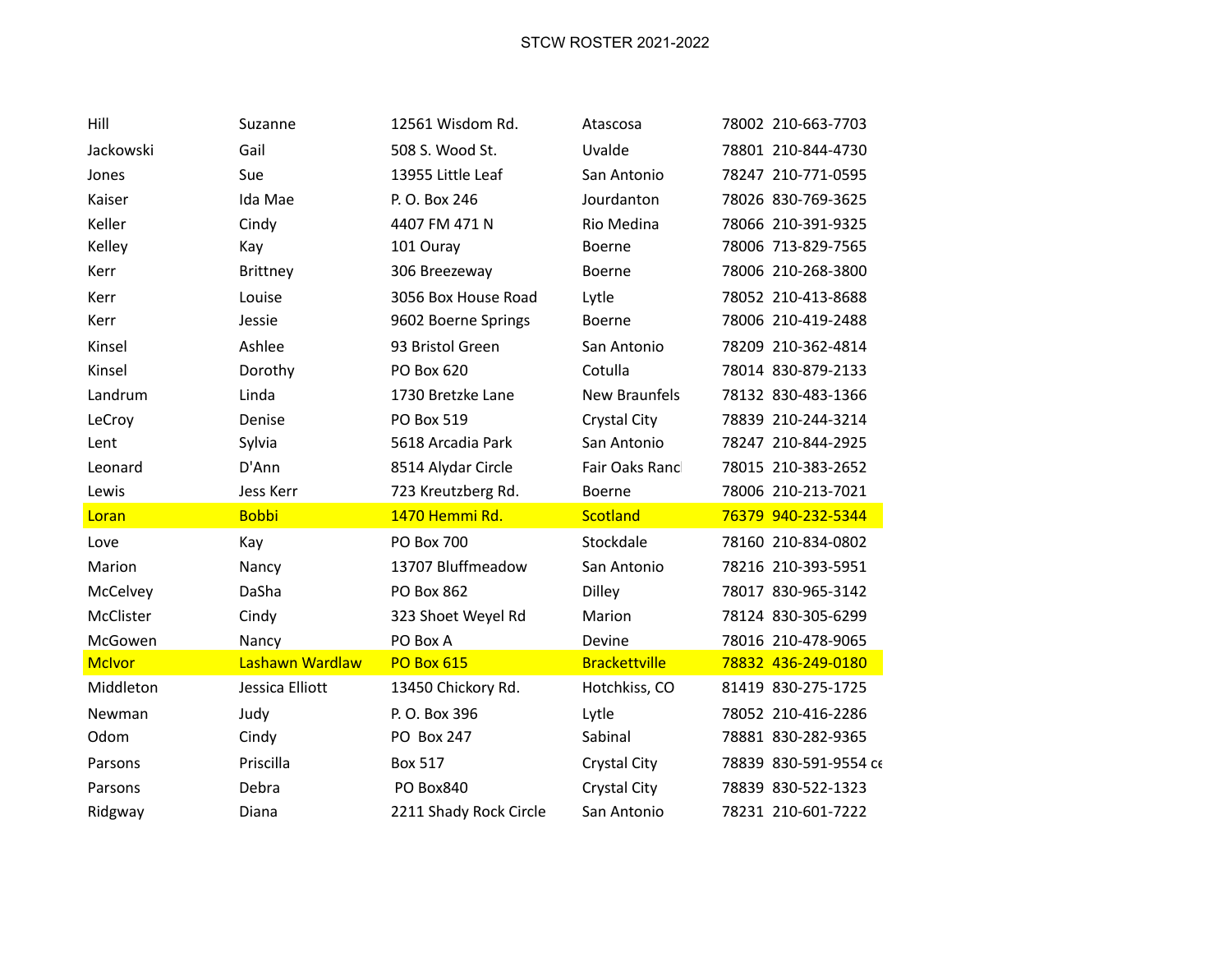| Rowinsky      | <b>Brenda Gulley</b> | <b>PO Box 490</b>     | <b>Crystal City</b> | 78839 830-570-2701 |
|---------------|----------------------|-----------------------|---------------------|--------------------|
| Ruthardt      | Rebecca Elliott      | 240 FM 1730           | Wilson              | 79381 806-790-8870 |
| Scott         | David Vernon         | 3814 W. Songbird Lane | San Antonio         | 78229 210-684-0834 |
| Segovia       | <b>Shannon</b>       | 5919 Moondance        | <b>San Antonio</b>  | 78238 210-717-7622 |
| Settlemeyer   | <b>Betty</b>         | PO Box 394            | Cotulla             | 78014 210-213-2595 |
| <b>Surles</b> | Lea                  | PO Box 1972           | <b>Dilley</b>       | 78017 830-965-2410 |
| Surles        | Kristen              | PO Box 707            | Dilley              | 78017 210-326-8022 |
| Troell        | Patsy                | PO Box 392            | Pleasanton          | 78064 830-281-6471 |
| Tumlinson     | Vonne Dena           | PO Box 616            | Crystal City        | 78839 830-374-6472 |
| Upchurch      | Kristal              | 5238 Stormy Skies     | San Antonio         | 78247 361-701-1245 |
| Van Cleve     | Holly                | <b>PO Box 722</b>     | D'Hanis             | 78850 830-876-6105 |
| VanCleve      | Peggy                | 6677 FM 469           | Cotulla             | 78014 830-876-5354 |
| Vesper        | Kelly                | PO Box 679            | Cotulla             | 78014 903-436-3606 |
| Waitz         | Susie                | P. O. Box 799         | Cotulla             | 78014 512-948-5241 |
| Walton        | Debbie               | 14346 E FM 469        | Cotulla             | 78014 830-373-4592 |
| Weatherston   | Phyllis              | P. O. Box 382         | Charlotte           | 78011 830-570-0726 |
| Whitwell      | Liz                  | 16 Private Road 4330  | Uvalde              | 78801 830-279-7429 |
| Zinsmeyer     | Mikayla              | P. O. Box 204         | Castroville         | 78009 210-218-2917 |
| Zinsmeyer     | Rikki                | P.O. Box 204          | Castroville         | 78009 830-931-3368 |
| Zinsmeyer     | <b>Mikki</b>         | P. O. Box 204         | Castroville         | 78009 830-931-3368 |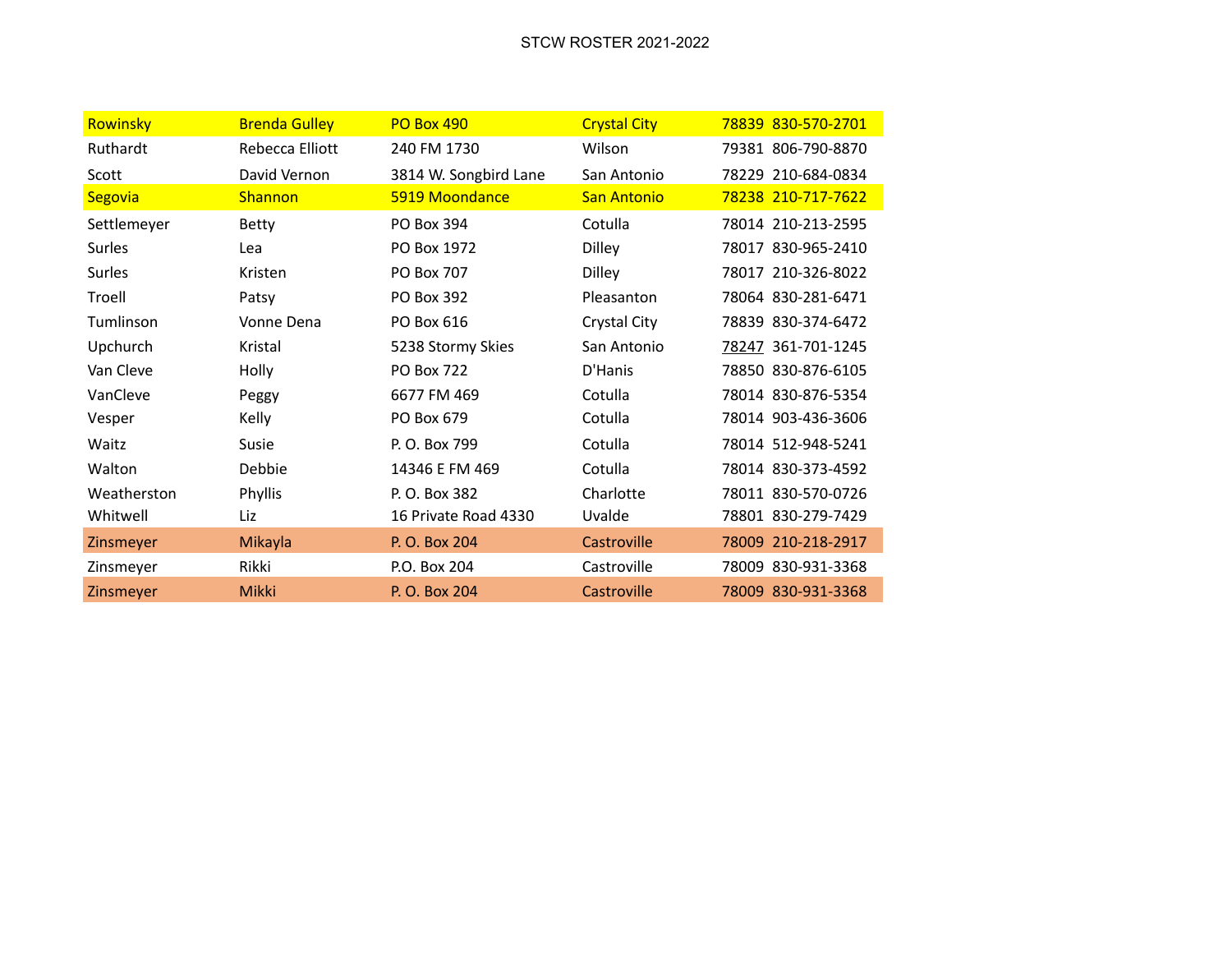## enail

[mkarnold@aol.com](mailto:mkarnold@aol.com)

[pintospringsranch@yahoo.com](mailto:pintospringsranch@yahoo.com)

[karenmillerbarnes@gmail.com](mailto:karenmillerbarnes@gmail.com)

abarr8214@gmail.com

cyndi.bauerle@gmail.com

[pmbtx60@gmail.com](mailto:pmbtx60@gmail.com)

[hautehaciendas@gmail.com](mailto:hautehaciendas@gmail.com)

[jambro16@sbcglobal.net](mailto:jambro16@sbcglobal.net)

[morgane\\_brown@hotmail.com](mailto:morgane_brown@hotmail.com)

[gracieburciaga@hotmail.com](mailto:gracieburciaga@hotmail.com)

[joyjoy@swtexas.net](mailto:joyjoy@swtexas.net)

[carterbrahmans@yahoo.com](mailto:carterbrahmans@yahoo.com)

[jcashion@gvtc.com](mailto:jcashion@gvtc.com)

[sarah.davis814@gmail.com](mailto:sarah.davis814@gmail.com)

[platinumqh@yahoo.com](mailto:platinumqh@yahoo.com)

n/a

[frankiedicke@hotmail.com](mailto:frankiedicke@hotmail.com)

[lindagailweed@gmail.com](mailto:lindagailweed@gmail.com)

[ljelder@sbcglobal.net](mailto:ljelder@sbcglobal.net)

[ymramirez777@gmail.co](mailto:ymramirez777@gmail.co)

[txnmcowgirl@gmail.com](mailto:txnmcowgirl@gmail.com)

[maae40@aol.com](mailto:maae40@aol.com)

[annflannery@gmail.com](mailto:annflannery@gmail.com)

[ggaenzel@att.net](mailto:ggaenzel@att.net)

[raregu@yahoo.com](mailto:raregu@yahoo.com)

[kaylangerdes@gmail.com](mailto:kaylangerdes@gmail.com)

[gillelandfarms@gmail.com](mailto:gillelandfarms@gmail.com)

[alyxandrahackebeil@outlook.com](mailto:alyxandrahackebeil@outlook.com)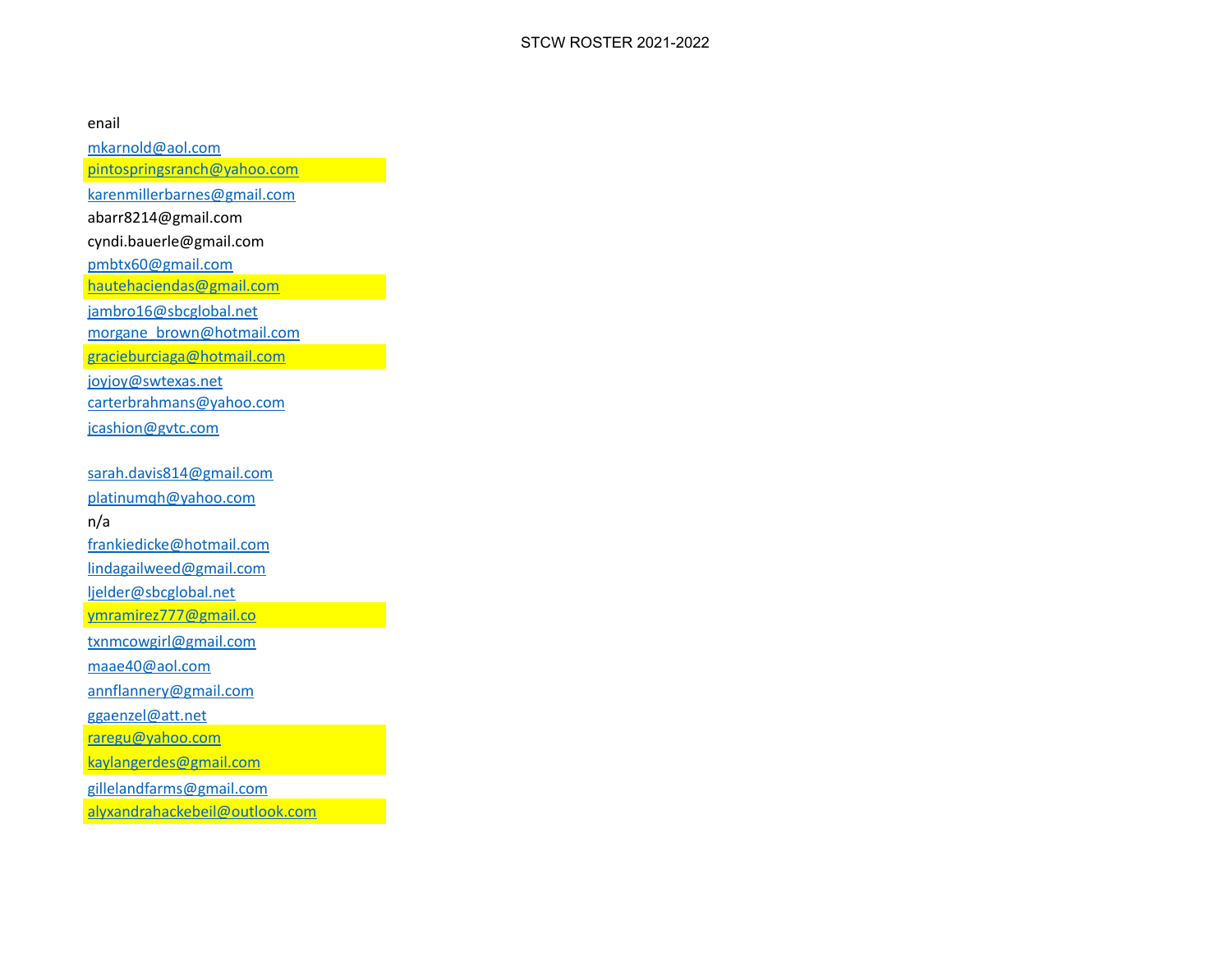[707ranch@gmail.com](mailto:707ranch@gmail.com) [gail@uvaldemeat.com](mailto:gail@uvaldemeat.com) [1843@peoplepc.com](mailto:1843@peoplepc.com) [bill\\_kaiser@hotmail.com](mailto:bill_kaiser@hotmail.com) [ca931@yahoo.com](mailto:ca931@yahoo.com) [kaykelley1651@att.net](mailto:kaykelley1651@att.net) [kerr.brittey@gmail.com](mailto:kerr.brittey@gmail.com) [mrskerrdog@gmail.com](mailto:mrskerrdog@gmail.com) [jessiemariekerr@gmail.com](mailto:jessiemariekerr@gmail.com) [askinsel@yahoo.com](mailto:askinsel@yahoo.com) [karl@kinselcattlecompany.com](mailto:karl@kinselcattlecompany.com) [stcwtreasurer@gmail.com](mailto:stcwtreasurer@gmail.com) [dtum01@yahoo.com](mailto:dtum01@yahoo.com) [syllent@sbcglobal.net](mailto:syllent@sbcglobal.net) [dannleonard90@gmail.com](mailto:dannleonard90@gmail.com) [jesskerrlewis@aol.com](mailto:jesskerrlewis@aol.com) [loranbobbi@gmail.com](mailto:loranbobbi@gmail.com) [ecleto@icloud.com](mailto:ecleto@icloud.com) [MsBiz@me.com](mailto:MsBiz@me.com) [rescuedrags@yahoo.com](mailto:rescuedrags@yahoo.com) [cindy.mcclister@mac.com](mailto:cindy.mcclister@mac.com) [mcgowennancy@gmail.com](mailto:mcgowennancy@gmail.com) [lashawnmcivor@gmail.com](mailto:lashawnmcivor@gmail.com) [jeelliott@att.net](mailto:jeelliott@att.net) [jbeloat@swbell.net](mailto:jbeloat@swbell.net) [cindyloucallaway@gmail.com](mailto:cindyloucallaway@gmail.com) [johnpriscillaparsons@gmail.com](mailto:johnpriscillaparsons@gmail.com) [billyanddebra@gmail.co](mailto:billyanddebra@gmail.co) [ridgwaydiana@gmail.com](mailto:ridgwaydiana@gmail.com)